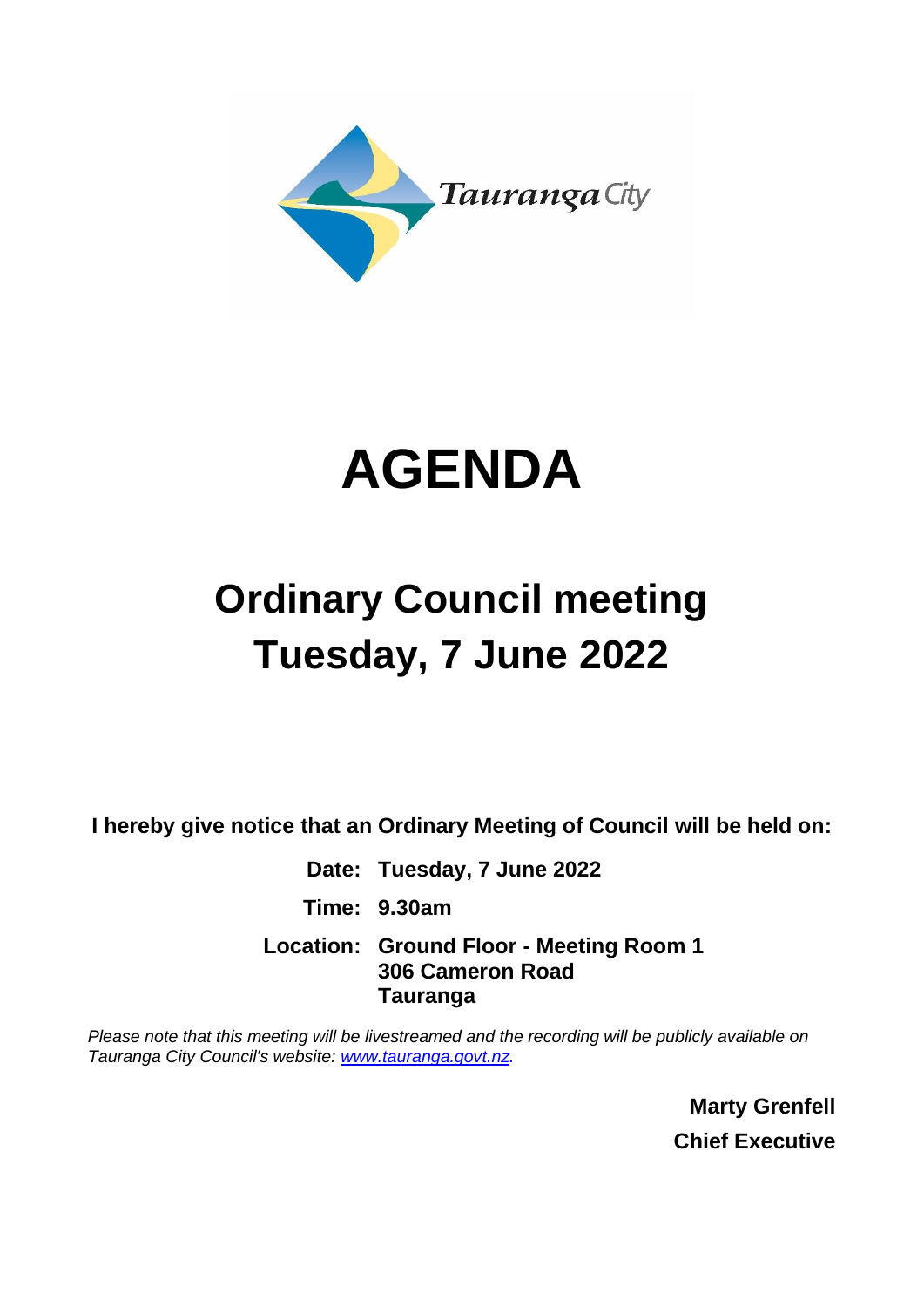## **Membership**

| Chairperson              | <b>Commission Chair Anne Tolley</b>                                                                                                                                                                                     |  |
|--------------------------|-------------------------------------------------------------------------------------------------------------------------------------------------------------------------------------------------------------------------|--|
| <b>Members</b>           | <b>Commissioner Shadrach Rolleston</b><br><b>Commissioner Stephen Selwood</b><br><b>Commissioner Bill Wasley</b>                                                                                                        |  |
| Quorum                   | Half of the members physically present, where the number of<br>members (including vacancies) is even; and a majority of the<br>members physically present, where the number of members<br>(including vacancies) is odd. |  |
| <b>Meeting frequency</b> | As required                                                                                                                                                                                                             |  |

## **Role**

- To ensure the effective and efficient governance of the City
- To enable leadership of the City including advocacy and facilitation on behalf of the community.

## **Scope**

- Oversee the work of all committees and subcommittees.
- Exercise all non-delegable and non-delegated functions and powers of the Council.
- The powers Council is legally prohibited from delegating include:
	- o Power to make a rate.
	- o Power to make a bylaw.
	- o Power to borrow money, or purchase or dispose of assets, other than in accordance with the long-term plan.
	- o Power to adopt a long-term plan, annual plan, or annual report
	- o Power to appoint a chief executive.
	- o Power to adopt policies required to be adopted and consulted on under the Local Government Act 2002 in association with the long-term plan or developed for the purpose of the local governance statement.
	- $\circ$  All final decisions required to be made by resolution of the territorial authority/Council pursuant to relevant legislation (for example: the approval of the City Plan or City Plan changes as per section 34A Resource Management Act 1991).
	- Council has chosen not to delegate the following:
		- o Power to compulsorily acquire land under the Public Works Act 1981.
	- Make those decisions which are required by legislation to be made by resolution of the local authority.
	- Authorise all expenditure not delegated to officers, Committees or other subordinate decisionmaking bodies of Council.
	- Make appointments of members to the CCO Boards of Directors/Trustees and representatives of Council to external organisations.
	- Consider any matters referred from any of the Standing or Special Committees, Joint Committees, Chief Executive or General Managers.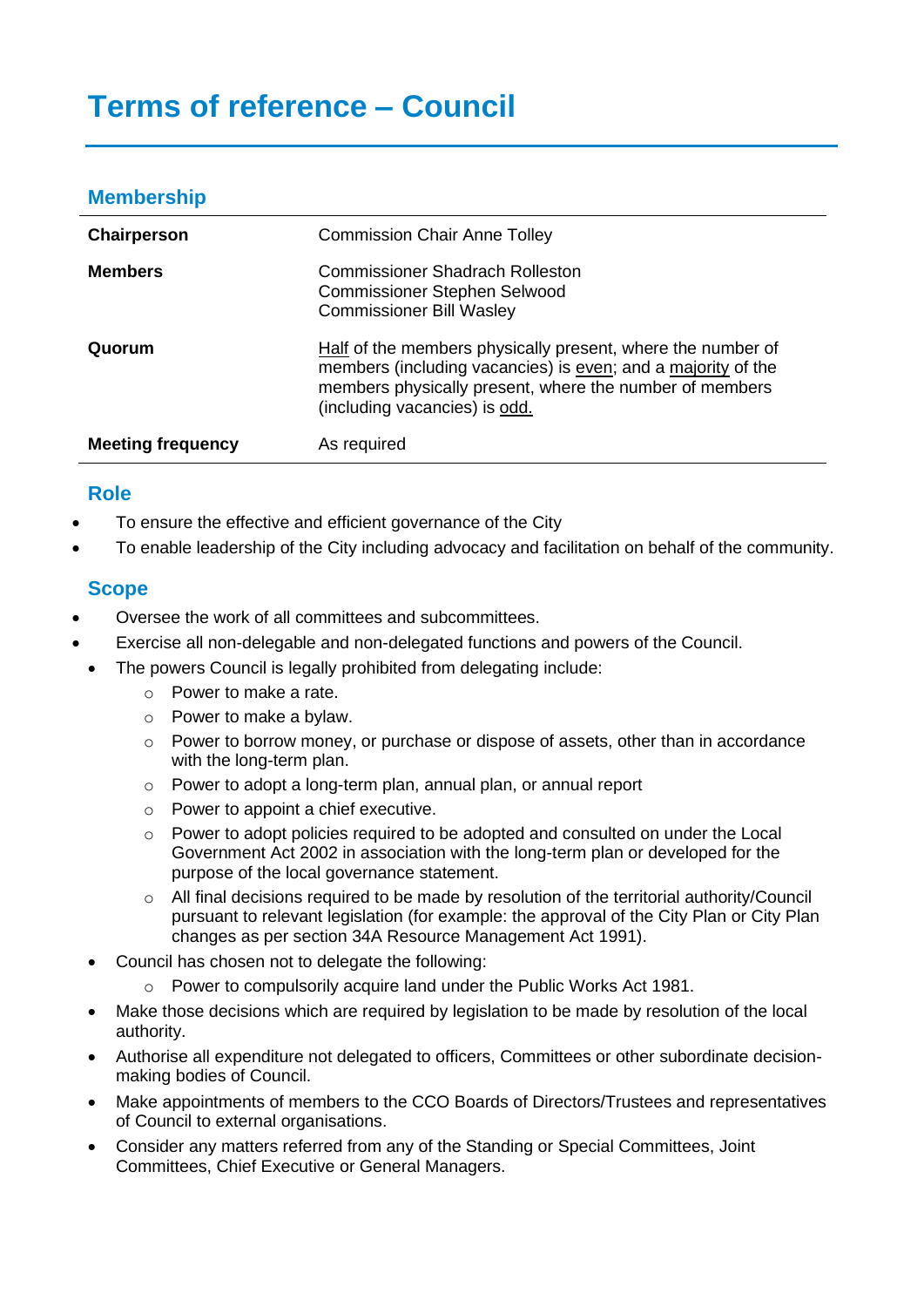## **Procedural matters**

- Delegation of Council powers to Council's committees and other subordinate decision-making bodies.
- Adoption of Standing Orders.
- Receipt of Joint Committee minutes.
- Approval of Special Orders.
- Employment of Chief Executive.
- Other Delegations of Council's powers, duties and responsibilities.

#### **Regulatory matters**

Administration, monitoring and enforcement of all regulatory matters that have not otherwise been delegated or that are referred to Council for determination (by a committee, subordinate decisionmaking body, Chief Executive or relevant General Manager).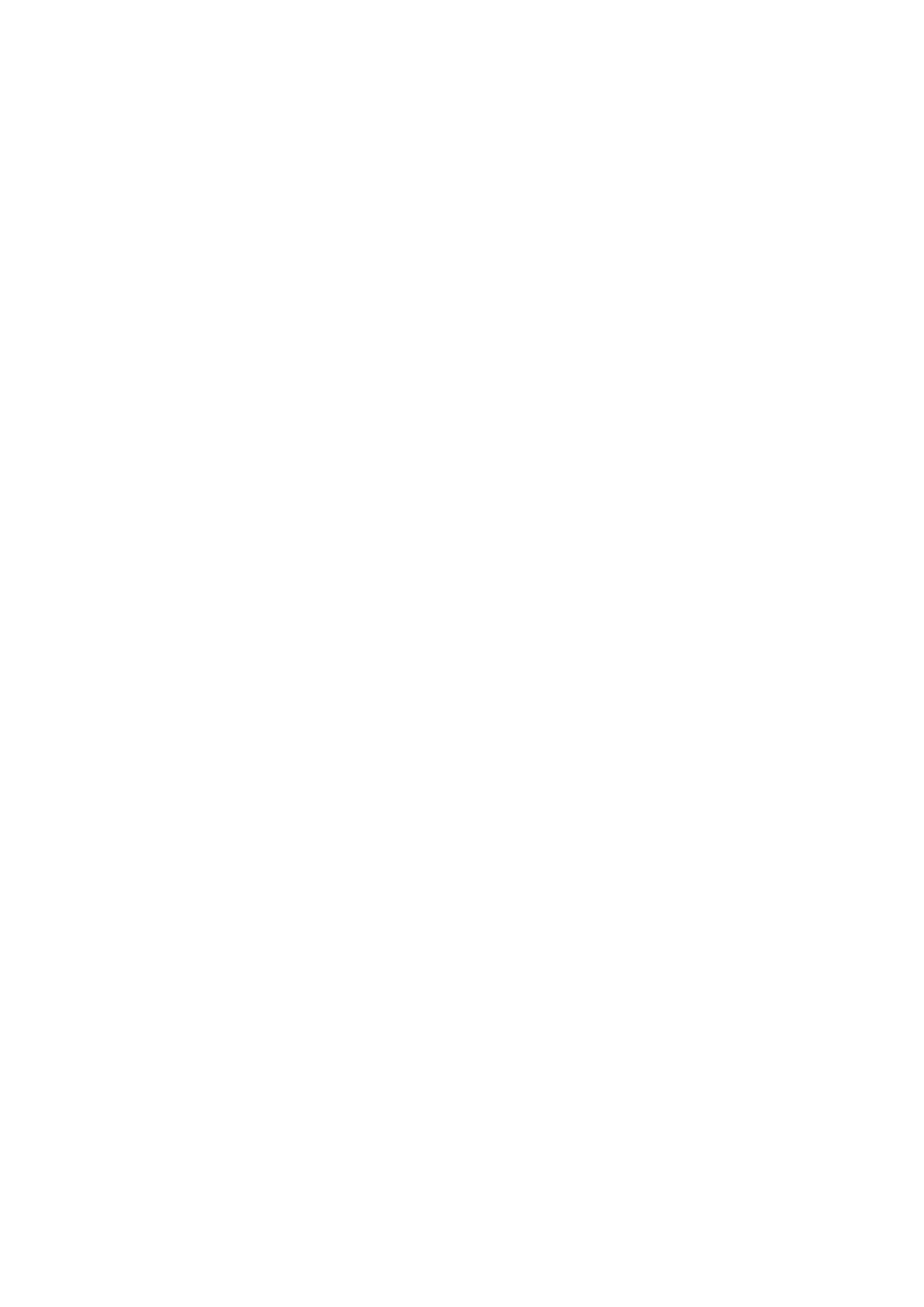# **Order of Business**

| 1              |      |                                                                       |  |
|----------------|------|-----------------------------------------------------------------------|--|
| $\mathbf{2}$   |      |                                                                       |  |
| 3              |      |                                                                       |  |
| 4              |      |                                                                       |  |
| 5              |      |                                                                       |  |
| 6              |      |                                                                       |  |
| $\overline{7}$ |      |                                                                       |  |
|                | Nil  |                                                                       |  |
| 8              |      |                                                                       |  |
| 9              |      |                                                                       |  |
|                | Nil  |                                                                       |  |
| 10             |      |                                                                       |  |
|                | Nil  |                                                                       |  |
| 11             |      |                                                                       |  |
|                | Nil  |                                                                       |  |
| 12             |      |                                                                       |  |
| 13             |      |                                                                       |  |
|                | 13.1 | Approval to proceed with Housing Infrastructure Fund and Papamoa East |  |
| 14             |      |                                                                       |  |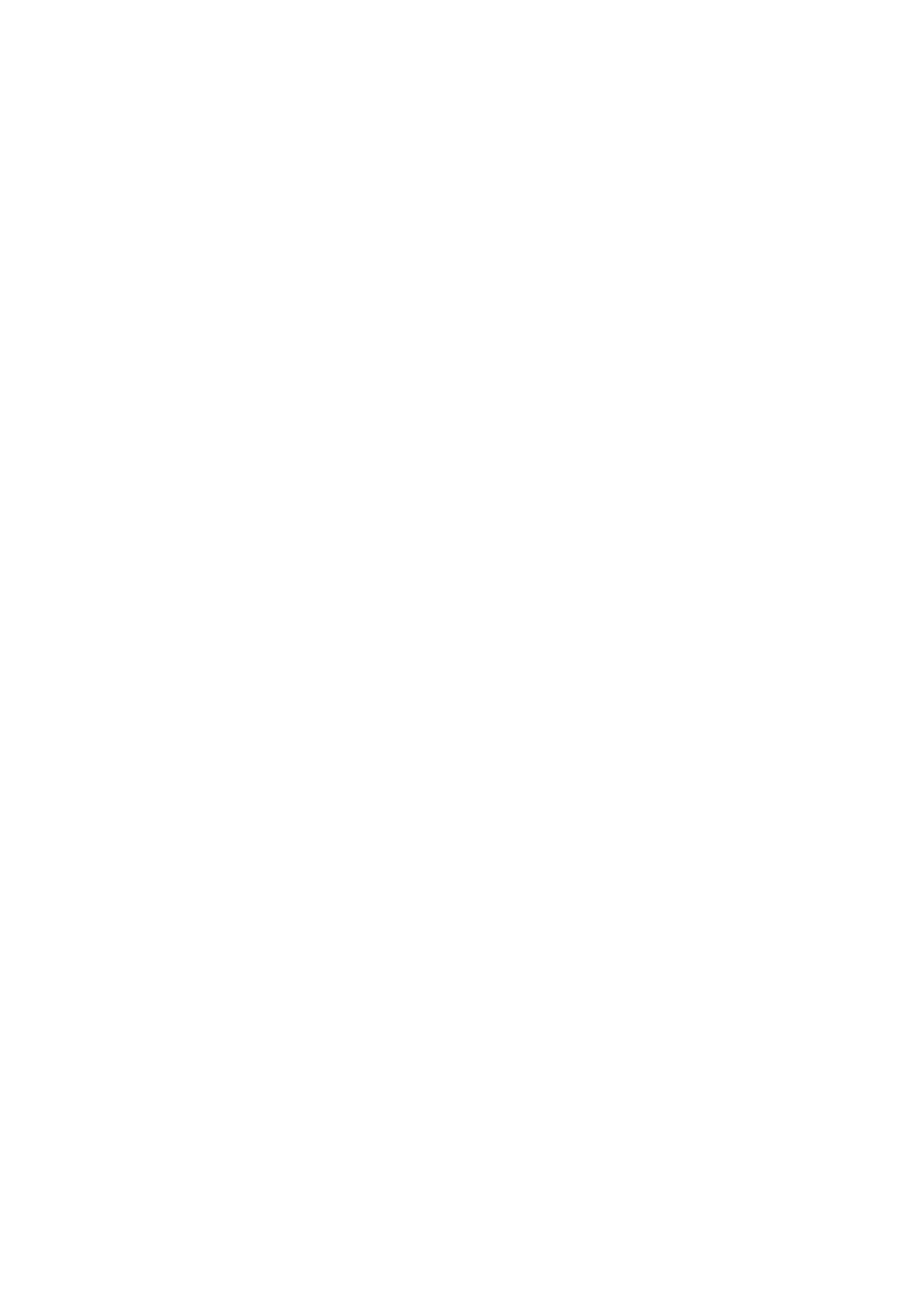- <span id="page-6-0"></span>**OPENING KARAKIA**
- <span id="page-6-1"></span>**APOLOGIES**
- <span id="page-6-2"></span>**PUBLIC FORUM**
- <span id="page-6-3"></span>**ACCEPTANCE OF LATE ITEMS**
- <span id="page-6-4"></span>**CONFIDENTIAL BUSINESS TO BE TRANSFERRED INTO THE OPEN**
- <span id="page-6-5"></span>**CHANGE TO THE ORDER OF BUSINESS**
- <span id="page-6-6"></span>**CONFIRMATION OF MINUTES**

Nil

- <span id="page-6-8"></span><span id="page-6-7"></span>**DECLARATION OF CONFLICTS OF INTEREST**
- <span id="page-6-9"></span>**DEPUTATIONS, PRESENTATIONS, PETITIONS**

Nil

<span id="page-6-11"></span><span id="page-6-10"></span>**RECOMMENDATIONS FROM OTHER COMMITTEES**

Nil

<span id="page-6-13"></span><span id="page-6-12"></span>**BUSINESS**

Nil

<span id="page-6-15"></span><span id="page-6-14"></span>**DISCUSSION OF LATE ITEMS**